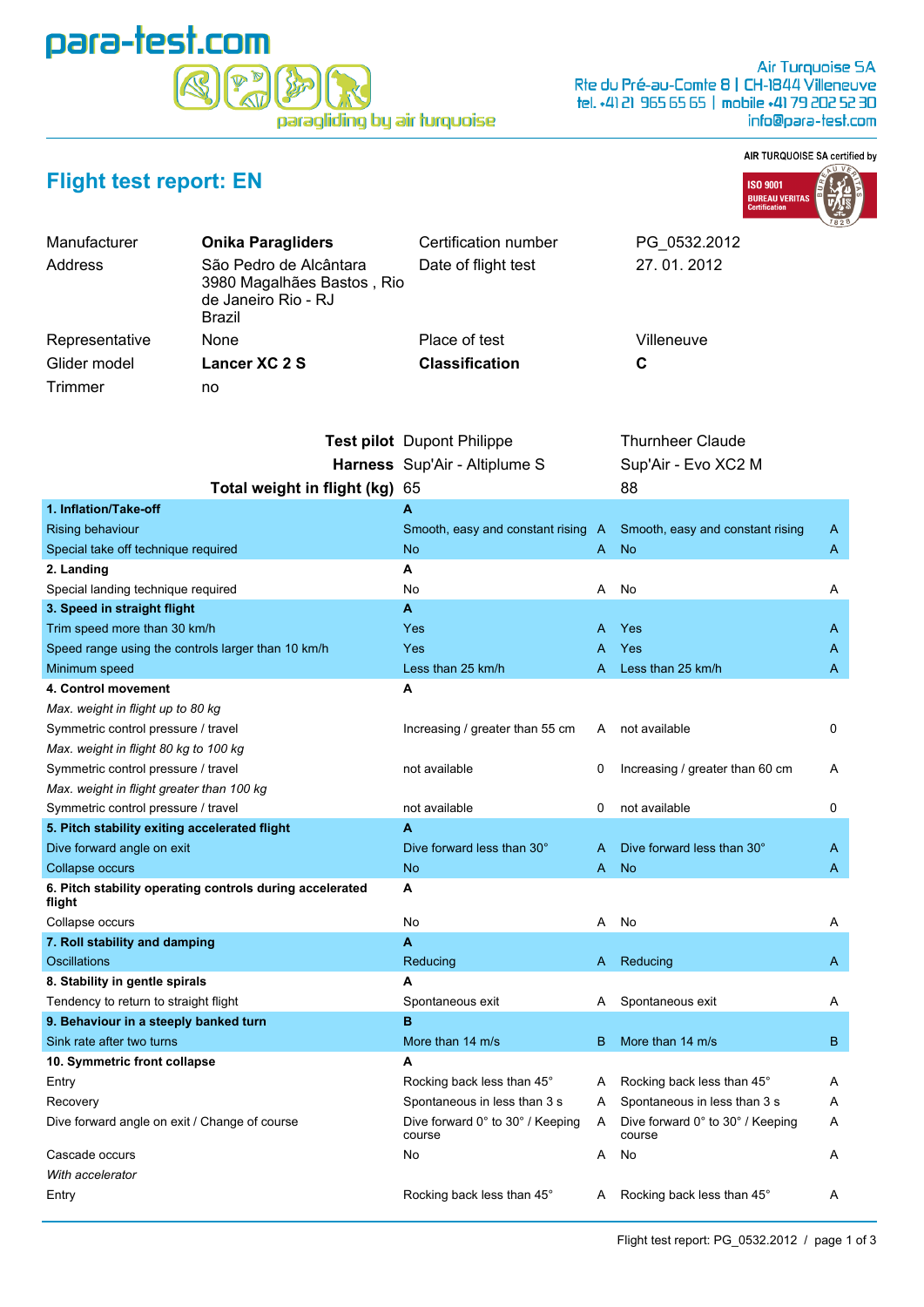| Recovery<br>Dive forward angle on exit / Change of course                   | Spontaneous in less than 3 s<br>Dive forward 0° to 30° / Keeping                            | A<br>A | Spontaneous in less than 3 s<br>Dive forward 0° to 30° / Keeping     | Α<br>Α |
|-----------------------------------------------------------------------------|---------------------------------------------------------------------------------------------|--------|----------------------------------------------------------------------|--------|
| Cascade occurs                                                              | course<br>No                                                                                | A      | course<br>No                                                         | A      |
| 11. Exiting deep stall (parachutal stall)                                   | A                                                                                           |        |                                                                      |        |
|                                                                             | Yes                                                                                         | A      | Yes                                                                  |        |
| Deep stall achieved                                                         |                                                                                             |        |                                                                      | A      |
| Recovery                                                                    | Spontaneous in less than 3 s                                                                | A      | Spontaneous in less than 3 s                                         | A      |
| Dive forward angle on exit                                                  | Dive forward 0° to 30°                                                                      | A      | Dive forward 0° to 30°                                               | A      |
| Change of course                                                            | Changing course less than 45°                                                               | A      | Changing course less than 45°                                        | A      |
| Cascade occurs                                                              | No                                                                                          | A      | No                                                                   | A      |
| 12. High angle of attack recovery                                           | А                                                                                           |        |                                                                      |        |
| Recovery                                                                    | Spontaneous in less than 3 s                                                                | A      | Spontaneous in less than 3 s                                         | Α      |
| Cascade occurs                                                              | No                                                                                          | A      | No                                                                   | Α      |
| 13. Recovery from a developed full stall                                    | A                                                                                           |        |                                                                      |        |
| Dive forward angle on exit                                                  | Dive forward $0^\circ$ to $30^\circ$                                                        | A      | Dive forward $0^\circ$ to $30^\circ$                                 | A      |
| Collapse                                                                    | No collapse                                                                                 | A      | No collapse                                                          | A      |
| Cascade occurs (other than collapses)                                       | No                                                                                          | A      | <b>No</b>                                                            | A      |
| Rocking back                                                                | Less than 45°                                                                               | A      | Less than 45°                                                        | A      |
| Line tension                                                                | Most lines tight                                                                            | A      | Most lines tight                                                     | A      |
| 14. Asymmetric collapse                                                     | C                                                                                           |        |                                                                      |        |
| With 50% collapse                                                           |                                                                                             |        |                                                                      |        |
| Change of course until re-inflation / Maximum dive forward or<br>roll angle | Less than $90^\circ$ / Dive or roll angle $\phantom{1}$ A<br>15 $^{\circ}$ to 45 $^{\circ}$ |        | Less than 90° / Dive or roll angle 0°<br>to $15^\circ$               | A      |
| Re-inflation behaviour                                                      | Spontaneous re-inflation                                                                    | A      | Spontaneous re-inflation                                             | A      |
| Total change of course                                                      | Less than $360^\circ$                                                                       | A      | Less than $360^\circ$                                                | Α      |
| Collapse on the opposite side occurs                                        | No                                                                                          | A      | No                                                                   | A      |
| <b>Twist occurs</b>                                                         | No                                                                                          | Α      | No                                                                   | Α      |
| Cascade occurs                                                              | No                                                                                          | Α      | No                                                                   | Α      |
| With 75% collapse                                                           |                                                                                             |        |                                                                      |        |
| Change of course until re-inflation / Maximum dive forward or<br>roll angle | 90° to 180° / Dive or roll angle<br>15 $\degree$ to 45 $\degree$                            | В      | 90° to 180° / Dive or roll angle 15°<br>to $45^\circ$                | В      |
| Re-inflation behaviour                                                      | Spontaneous re-inflation                                                                    | A      | Spontaneous re-inflation                                             | Α      |
| Total change of course                                                      | Less than 360°                                                                              | A      | Less than 360°                                                       | A      |
| Collapse on the opposite side occurs                                        | No                                                                                          | A      | No                                                                   | A      |
| Twist occurs                                                                | No                                                                                          | A      | No                                                                   | Α      |
| Cascade occurs                                                              | No                                                                                          | A      | No                                                                   | А      |
| With 50% collapse and accelerator                                           |                                                                                             |        |                                                                      |        |
| Change of course until re-inflation / Maximum dive forward or<br>roll angle | Less than 90° / Dive or roll angle<br>15 $^{\circ}$ to 45 $^{\circ}$                        | A      | Less than 90° / Dive or roll angle<br>15 $^{\circ}$ to 45 $^{\circ}$ | A      |
| Re-inflation behaviour                                                      | Spontaneous re-inflation                                                                    | A      | Spontaneous re-inflation                                             | A      |
| Total change of course                                                      | Less than $360^\circ$                                                                       | A      | Less than 360°                                                       | A      |
| Collapse on the opposite side occurs                                        | No                                                                                          | A      | No                                                                   | Α      |
| <b>Twist occurs</b>                                                         | No                                                                                          | A      | No                                                                   | A      |
| Cascade occurs                                                              | No                                                                                          | Α      | No                                                                   | Α      |
| With 75% collapse and accelerator                                           |                                                                                             |        |                                                                      |        |
| Change of course until re-inflation / Maximum dive forward or<br>roll angle | 90° to 180° / Dive or roll angle<br>15 $^{\circ}$ to 45 $^{\circ}$                          | B      | 90° to 180° / Dive or roll angle 15°<br>to $45^\circ$                | В      |
| Re-inflation behaviour                                                      | Spontaneous re-inflation                                                                    | A      | Spontaneous re-inflation                                             | A      |
| Total change of course                                                      | Less than 360°                                                                              | А      | Less than 360°                                                       | A      |
| Collapse on the opposite side occurs                                        | No                                                                                          | A      | Yes, no turn reversal                                                | С      |
| <b>Twist occurs</b>                                                         | No                                                                                          | Α      | No                                                                   | A      |
| Cascade occurs                                                              | No                                                                                          | A      | No                                                                   | Α      |
| 15. Directional control with a maintained asymmetric<br>collapse            | A                                                                                           |        |                                                                      |        |
| Able to keep course                                                         | Yes                                                                                         | A      | Yes                                                                  | A      |
| 180° turn away from the collapsed side possible in 10 s                     | Yes                                                                                         | A      | Yes                                                                  | A      |
| Amount of control range between turn and stall or spin                      | More than 50 % of the<br>symmetric control travel                                           | A      | More than 50 % of the symmetric<br>control travel                    | A      |
|                                                                             |                                                                                             |        |                                                                      |        |